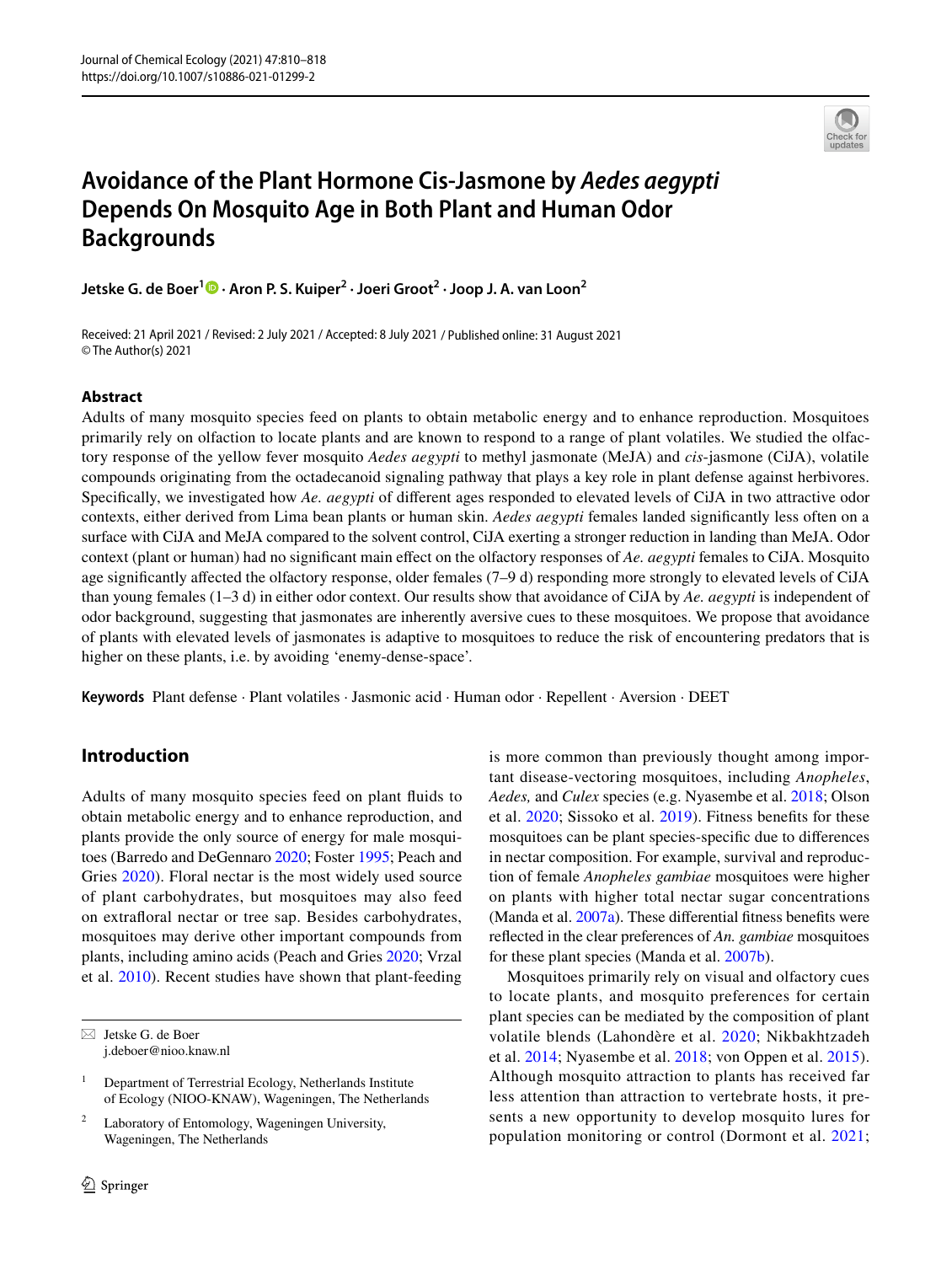Foster [2008;](#page-7-11) Nyasembe and Torto [2014](#page-7-12)). In contrast, using plants and plant-derived compounds to repel mosquitoes has a much longer history. Plants continue to be exploited in the search for natural and safe mosquito repellents to replace synthetic compounds such as DEET (*N,N*-diethyl-3-methylbenzamide) that remains the most widely used insect repellent to date (Chellappandian et al. [2018](#page-6-2); Grison et al. [2020\)](#page-7-13). In this respect, Xu et al. [\(2014\)](#page-8-0) made an interesting discovery when they demonstrated that the plant compound methyl jasmonate (MeJA) activates the same odorant receptor as DEET in the southern house mosquito *Culex quinquefasciatus*. MeJA and DEET share similar structural motifs and it was suggested that MeJA may be the natural ligand for this odorant receptor. At a behavioral level, *C. quinquefasciatus* is repelled by MeJA as well as by the closely related compound methyl dihydrojasmonate (Xu et al. [2014;](#page-8-0) Zeng et al. [2018\)](#page-8-1), and the tick *Ixodes ricinus* is also repelled by MeJA (Garboui et al. [2007](#page-7-14)).

Here, we address the question of why blood-feeding arthropods avoid these plant-derived compounds. We propose an explanation based on the role of jasmonates in plant defense. Jasmonic acid (JA) is a plant hormone that plays a key role in defense against herbivores (Gfeller et al. [2010;](#page-7-15) Wasternack [2015\)](#page-7-16). Activation of the JA-pathway in plants leads to increased direct as well as indirect defense against herbivores. Direct defense reduces herbivore performance on and attraction to these plants (e.g. Sobhy et al. [2020](#page-7-17)). Upregulation of JA also triggers the emission of herbivore-induced plant volatiles that attract natural enemies of herbivores and thereby serves as an indirect defense mechanism (Turlings and Erb [2018](#page-7-18)). Herbivorous insects and their natural enemies also respond behaviorally to MeJA and CiJA. For example, thrips and aphids avoid these compounds, while parasitoid wasps and predatory insects are attracted (Birkett et al. [2000](#page-6-3); Egger et al. [2016](#page-6-4); Ibrahim et al. [2005](#page-7-19); Sun et al. [2020](#page-7-20)). To mosquitoes, elevated levels of jasmonates might signal a higher risk of encountering natural enemies, i.e. be associated with enemy-dense-space. In this scenario, we expect mosquitoes to avoid elevated levels of jasmonates, regardless of the context in which these volatiles are presented.

In this study, we set up a series of experiments with the yellow fever mosquito *Aedes aegypti* to test this explanation. We also included mosquito age because mosquito olfactory responses may depend on their age and younger mosquitoes are more likely to search for a sugar-meal than older ones (Foster and Takken [2004](#page-7-21); Tallon et al. [2019](#page-7-22)). Our objectives were to (1) determine whether *Ae. aegypti* avoids elevated levels of MeJA and CiJA in a landing assay, and (2) investigate whether odor context (plant or human) and mosquito age afect the olfactory response of female *Ae. aegypti* to CiJA.

### **Methods**

#### **Mosquito Rearing**

*Aedes aegypti* mosquitoes were reared in a climate-controlled room  $(28 \pm 1 \degree C, 70 \pm 5\% \text{ RH}, \text{ and L:}$  D 12 h:12 h). Adults were kept in  $30 \times 30 \times 30$  cm insect cages (Megaview, Taichung, Taiwan) with 6% glucose solution. Two to three times per week, human blood (Sanquin, Blood Bank Nijmegen, The Netherlands) was offered in a membrane feeder (Hemotek®, Blackburn, U.K.), covered with Paraflm, with a worn nylon sock positioned around the membrane to stimulate natural feeding behavior. Eggs were laid on wet flter paper. Eggs were collected three times per week and transferred into plastic buckets  $(19 \times 19 \times 21$  cm) with water and Liquifry (Interpet, U.K.), covered with nylon mesh. The larvae were fed Tetramin® (Tetra, Melle, Germany) fsh food three times a week until they pupated. Newly emerged adults were transferred into insect cages and supplied with glucose until use. Female mosquitoes were collected the day before an experiment and kept with tap water only. Mosquitoes were used in experiments approximately 7–9 d after adult emergence (further referred to as 'old'), except for the 'young' mosquitoes used in the Y-tube olfactometer, which were selected from the rearing buckets 1–3 d after adult emergence and did not receive any sugar before testing. We assumed that all females were mated.

## **Landing Assay**

Avoidance of *Ae. aegypti* females by *cis*-jasmone and methyl jasmonate was tested in a landing assay according to methods described by Menger et al. ([2014](#page-7-23)). The flight arena consisted of a  $30 \times 30 \times 30$  cm insect cage (Megaview, Taichung, Taiwan). A heated surface (kept at  $34 \pm 2$  °C), moisture, and host odor were presented underneath the bottom of the cage to attract mosquitoes to the landing area. As a mimic of human odor, nylon strips incubated with a blend of fve synthetic compounds were used, this Mbita-5 blend is known to be attractive to *Ae. aegypti* females (Visser et al. [2020\)](#page-7-24). To mimic breathing,  $CO<sub>2</sub>$  (5%) was intermittently blown into the flight arena at 4 s intervals for 1 s (fow rate 80 ml/min). The test compounds *cis*-jasmone (CiJA, 94% purity, Alfa Aeser, Karlsruhe, Germany) and methyl jasmonate (MeJA, 95% purity, Sigma Aldrich, Steinheim, Germany) were dissolved in ethanol (100%, Merck, Darmstadt, Germany). We compared these compounds to a negative control of ethanol (EtOH). Each compound was applied onto nylon strips  $(10 \times 10 \text{ cm})$  by incubating each strip in a 4 ml vial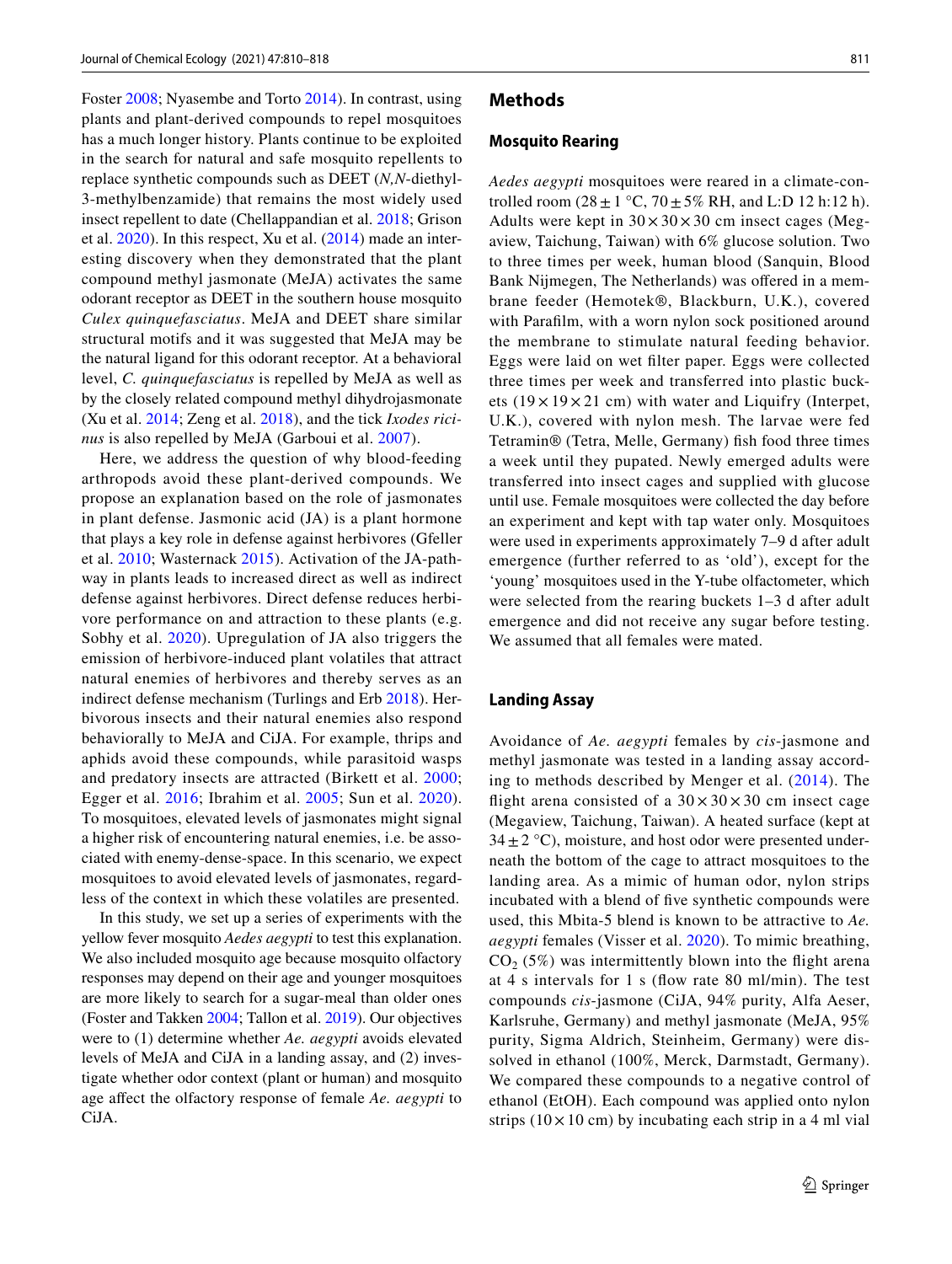with 2 ml of the solution and storing vials at 4 °C until use. Before testing, excess fuid was drained from the treated strips onto flter paper, and one strip was placed at the bottom in the center of the fight arena, positioned around and above the attractive lure and the heated surface. Each compound was tested in separate insect cages to prevent cross contamination of test compounds and controls. Per test, 4–10 female mosquitoes (average 7.25 mosquitoes across all experiments) were released into the fight arena by placing a release container in the corner of the cage. After two min of acclimatization, landings were counted for eight min, as defned in Menger et al. ([2014](#page-7-23)). We tested CiJA and MeJA at two concentrations in two separate experimental series (0.1% and 1%), each with EtOH as a negative control. Eight and seven replicates of each treatment were done respectively in the frst and second series of experiments.

Experiments were conducted in the morning inside a climatized room (set at  $27 \pm 1$  °C) with artificial light (around 100 lx inside the fight arena). The air temperature inside the cage and relative humidity in the room were recorded and were  $27.4 \pm 0.10$  °C (mean  $\pm$  SE) and  $79.5 \pm 1.4\%$  RH in the first series of experiments, and  $26.8 \pm 0.19$  °C and  $78.2 \pm 1.6\%$  RH in the second.

#### **Y‑tube Olfactometer Experiments**

To evaluate the olfactory response of *Ae. aegypti* to CiJA in the context of human odor or plant odor, we used a Y-tube olfactometer. The design of this olfactometer was based on a Y-tube described by Geier and Boeckh [\(1999](#page-7-25)). The Y-shaped tube was made of glass and had an inner diameter of 6 cm (basal arm 60 cm long, oblique parts 10 cm long, parallel arms 27 cm long). Each arm was connected to a mosquito capture cage consisting of a plexiglass cylinder (10 cm long and 7 cm inner diameter), closed with metal mesh on the upwind-end and a metal mesh door on the downwind-end. Each capture cage was connected to a series of two odor chambers, consisting of plexiglass cylinders of the same size and with metal mesh on the upwind-end but left open on the downwind-end. The odor chambers at the upwind end were covered with lids, through which  $CO<sub>2</sub>$  (100%) and activated charcoal-filtered air  $(28.5 \pm 2 \degree C, 60 \pm 7\% \text{ RH})$  were led at flow rates of *ca*. 50 mL/min and 34 L/min respectively, resulting in an air velocity of approximately 0.2 m/s in each arm. Mosquitoes were released from a plexiglass cylinder positioned at the downwind basal arm of the Y-tube olfactometer. Release cages were closed with metal mesh on one side and a metal grid door on the side opening towards the olfactometer. The diferent compartments of the Y-tube olfactometer were connected airtight with 2.5 cm wide washers with rubber rings on the inside to cover connecting points. The glass tube was cleaned with acetone between the diferent experiments and plexiglass components were cleaned with non-fragrant detergent every day.

The odor context was created by offering plant or human odor in both arms of the olfactometer in the frst set of odor chambers. Non-fowering Lima bean (*Phaseolus lunatus* L. cv. Jackson Wonder Bush) plants of 4–5 weeks old were used. Lima bean is an important model plant species in induced defense against herbivores (Koch et al. [1999](#page-7-26)), has extraforal nectaries and it is known to emit CiJA under herbivore attack, also from excised plant parts (e.g. Kost and Heil [2006](#page-7-27)). Moreover, a recent feld study showed that plants of the Fabaceae family provide important sources of sugar for *Ae. aegypti* in Kenya (Wanjiku et al. [2021](#page-7-28)). We used two primary leaves and one compound leaf (excised at the main stem of the plant) as an odor source, and freshly excised plant material was used each day. Human odor consisted of six pairs of nylon socks worn by volunteers overnight (97% nylon, 3% elastane, 20 denier, HEMA, The Netherlands). Twelve equivalent human odor sources were created by cutting each worn sock into six strips – obtaining twelve strips – and combining one strip per volunteer into a bundle. Each bundle of sock strips was wrapped in aluminum foil and kept at -20 °C until and between experiments. CiJA was presented in the second set of odor chambers by pipetting 100 µl of either a 0.1% or 1% solution in EtOH on a filter paper ( $\emptyset$ 45 mm AllPaper b.v., The Netherlands) that was hung inside an odor chamber on one side. A flter paper with 100 µl EtOH was used as a control on the other side. We used new flter papers with CiJA or EtOH for each set of mosquitoes. Per experimental day, we started with either plant or human odor, and the order of CiJA concentration tested was randomized. To minimize any efect of side bias, treatments were tested on both sides of the olfactometer equally often. Six replicates of this experiment were done on six diferent days. A higher concentration of 10% CiJA combined with plant or human odor was tested on two additional days for a total of six replicates. We verifed the attraction of *Ae. aegypti* to plant and human odor in this set-up in a separate control experiment by presenting (1) a set of Lima bean leaves against nothing, (2) a bundle of worn sock strips against a bundle of clean sock strips, or (3) a set of Lima bean leaves against a bundle of worn sock strips. Female mosquitoes of diferent ages (1–3 d or 7–9 d after adult emergence, further referred to as young and old respectively) were tested on diferent days in all experiments.

For each test, a release cage with approximately 20 female mosquitoes was connected to the olfactometer. Mosquitoes were allowed to settle for 90 s inside the release cage before the door to the Y-tube olfactometer was removed. Mosquitoes then few freely in the olfactometer for 3 min, after which the doors of the capture cages and release cage were closed. We counted the number of mosquitoes inside the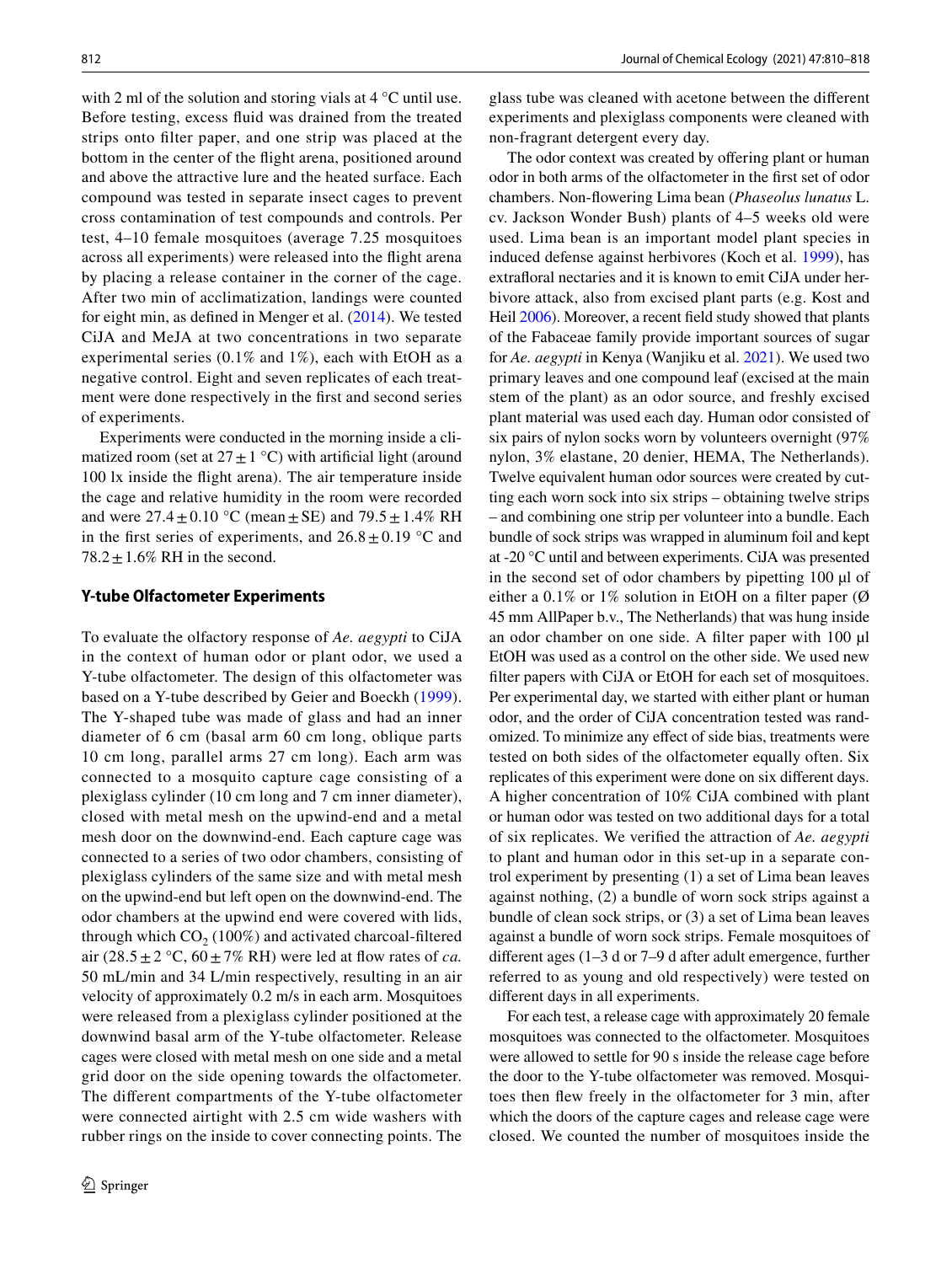release cage, Y-tube, and inside each capture cage. Finally, all mosquitoes were removed with a vacuum cleaner.

All experiments were carried out in the afternoon. The olfactometer was positioned inside a dark climatized room  $(28.5 \pm 2 \degree C, 65 \pm 5\% \text{ RH})$ , with two 60 W lights, positioned approximately 50 cm above the olfactometer. The olfactometer was surrounded by white paper to minimize efects of visual stimuli that might lead to a side bias.

## **Statistical Analyses**

The effect of jasmonates on mosquito behavior in the landing assay was assessed by counting the number of landings per group of mosquitoes. Separate generalized linear models (GLM) were used per experimental series because low and high concentrations were tested on diferent days. We evaluated the efect of treatment (CiJA, MeJA, and EtOH) on the number of landings. The number of mosquitoes per run, temperature inside the cage, and RH were used as covariates in the model when they were significant  $(P<0.05)$ . Landing data were overdispersed and we, therefore, used a negative binomial distribution (log-link function) (R package "pscl"). *P-*values for variables were obtained by comparing models with likelihood ratio tests. Pairwise comparisons between treatments were made by computing estimated marginal means from the fnal models using R package "emmeans".

Results of the Y-tube olfactometer assays were frst evaluated with binomial tests to assess whether mosquito choices between each set of treatment and control odor sources difered from a 50:50 distribution. This was done with the mosquitoes trapped on the treatment and the control odor source, summed over six replicates. We then assessed the impact of odor context (plant or human) and CiJA concentration on *Ae. aegypti* olfactory responses, using separate GLMs for young and old mosquitoes. Finally, the efect of mosquito age was evaluated along with CiJA concentration in a combined model, i.e. irrespective of odor context. *P-*values for each explanatory

variable and their interaction were obtained by comparing full models with reduced models. Treatment position (in the left or right arm of the olfactometer) was included in the odor context-model for old mosquitoes because we observed a slight bias towards one side of the olfactometer ( $P = 0.018$ ). GLMs with a binomial error distribution (logit-link function) were used with the number of mosquitoes attracted to the odor source supplemented with CiJA as the binomial response variable, and the total number of mosquitoes in both capture cages as the binomial total. The concentration of CiJA was included as a factor with three levels. All analyses were performed in R version 3.5.0 (R Core Team [2018\)](#page-7-29).

# **Results**

## **Efect of Cis‑jasmone and Methyl Jasmonate on Mosquito Landing**

The landing assay showed that *Ae. aegypti* females landed signifcantly less often on a surface with CiJA and MeJA compared to EtOH (Table [1\)](#page-3-0). Approximately 5.5 landings per mosquito were recorded on the negative control with attractive host-associated cues (odor, heat, and moisture) and a strip incubated in the solvent, ethanol, in both experimental series. Treatment signifcantly afected the number of landings in both experimental series. At a low concentration  $(0.1\%)$ , only CiJA significantly reduced the number of landings compared to the EtOH control (pairwise comparisons,  $P = 0.013$ ). At a tenfold higher concentration, signifcantly fewer landings were observed on both CiJA and MeJA compared to the EtOH control. On average less than one landing per mosquito was observed on 1% CiJA (pairwise comparisons, *P* < 0.001), while approximately 2 landings per mosquito were recorded on 1% MeJA (*P*<0.001).

<span id="page-3-0"></span>**Table 1** Number of landings of *Ae. aegypti* females on surfaces with *cis*-Jasmone (CiJA) and methyl jasmonate (MeJA) compared to ethanol (EtOH) as a negative control

|                                                      |                                                               | Number of landings per mosquito (mean $\pm$ SE) <sup><i>a</i></sup> |  |                                                           |
|------------------------------------------------------|---------------------------------------------------------------|---------------------------------------------------------------------|--|-----------------------------------------------------------|
|                                                      | $P_{\text{treatment}}^b$                                      | Control (EtOH) CiJA                                                 |  | MeJA                                                      |
| Low concentration (0.1%) $P = 0.034 (x^2, = 6.75)^c$ |                                                               | $5.34 + 0.41$ <sup>A</sup>                                          |  | $3.27 \pm 0.70$ $\rm{^B}$ $4.02 \pm 0.38$ $\rm{^{AB}}$    |
| High concentration $(1\%)$                           | $P < 0.001 \left(\chi^2\right) = 26.21$ $d = 5.57 \pm 0.66$ A |                                                                     |  | $0.84 \pm 0.42$ <sup>B</sup> $1.97 \pm 0.32$ <sup>C</sup> |

*a* Landings were observed for 10 min for groups of 4–10 mosquitoes (number of replicate tests: *N*=8, *N*=7 at low and high concentration respectively)

*b* Numbers of landings per group of mosquitoes were analyzed per concentration with GLMs assuming a negative binomial distribution. Means followed by diferent lower-case letters within rows indicate signifcant pairwise diferences between treatments (*P*<0.05)

*c* Temperature inside the cage signifcantly infuenced the number of landings at low concentration (GLM,  $P < 0.001$ ,  $\chi^2_1 = 12.56$ )

<sup>*d*</sup> The number of mosquitoes per run significantly influenced the number of landings at high concentration  $(GLM, P=0.018, \chi^2 = 5.57)$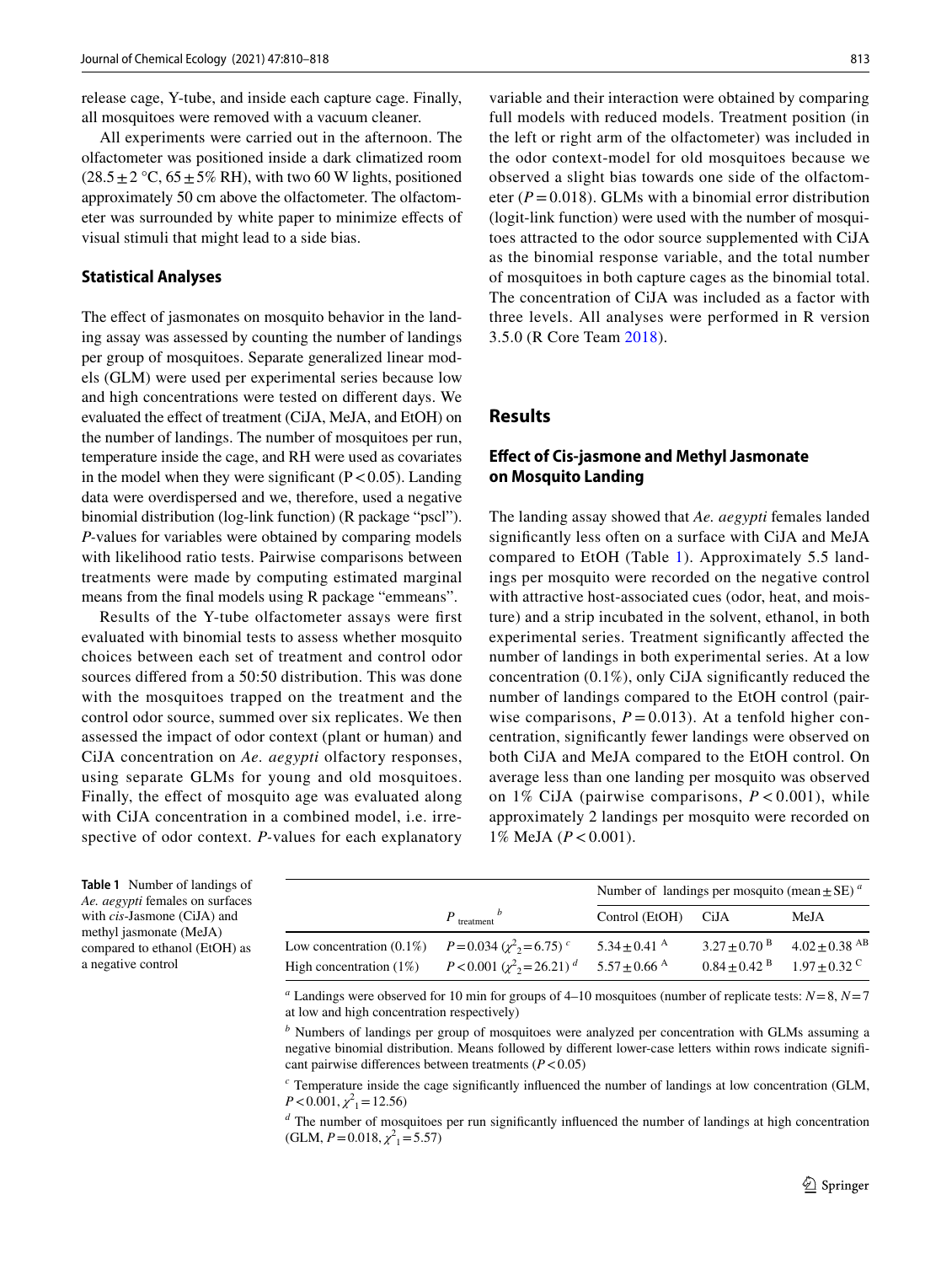

<span id="page-4-0"></span>**Fig. 1** Olfactory response of *Ae. aegypti* females to volatiles from humans or plants in a Y-tube olfactometer. Human volatiles were presented as a worn nylon sock. Plant volatiles were presented as Lima bean leaves. 'Young' and 'old' inside bars refect the age of mosquito females, respectively 1–3 d or 7–9 d after adult emergence. Mosquito numbers were summed over 6 replicates with ca. 20 mosquitoes each

(range 9–22). Black bars represent the proportion of mosquitoes that did not make a choice. *N* indicates the total number of mosquitoes tested per treatment. Per combination of odor sources, a binomial test was used to evaluate if the choice of mosquitoes difered from a 50:50 distribution (\*\* *P*<0.01; \*\*\* *P*<0.001)

# **Efect of Odor Context and Mosquito Age on Olfactory Response to Cis‑Jasmone**

Control experiments showed that young (1–3 d after adult emergence) *Ae. aegypti* females were strongly attracted to human odor  $(94 \pm 5\%, P < 0.001$ , binomial test, Fig. [1](#page-4-0)); old (7–9 d after emergence) females also responded strongly to human odor (89%, data not shown). Females of both age groups were signifcantly attracted to the odor of Lima bean leaves (respectively  $69 \pm 7\%$  and  $76 \pm 9\%, P \le 0.003$ ) in the Y-tube olfactometer. Both groups of mosquitoes had a strong preference for human over plant odor (respectively  $92 \pm 4\%$ ) and  $93 \pm 4\%, P < 0.001$ ). Notably, the percentage mosquitoes that chose for either odor source was approximately twice as high in the experiments with human odor as compared to those where only the plant odor was presented (Fig. [1\)](#page-4-0).

Odor context (plant or human) had no signifcant infuence on the olfactory responses of young *Ae. aegypti* females to CiJA (Fig. [2](#page-5-0), GLM,  $\chi^2_1 = 0.07$ ;  $P = 0.79$ ) and there was no signifcant interaction between odor context and concentration of CiJA  $(\chi^2_{2} = 2.34; P = 0.31)$ . Young *Ae. aegypti* females did not distinguish between the odor sources with or without CiJA  $(P > 0.05$ , binomial test), except at the highest concentration of CiJA (10%), which led to a preference for the odor sources (plant or human) without CiJA. CiJA concentration indeed signifcantly afected the olfactory responses of young mosquito females  $(\chi^2)_2 = 24.77$ ,  $P < 0.001$ ).

Old *Ae. aegypti* females appeared more sensitive to CiJA in a context of human odor than in a context of plant odor (Fig. [2](#page-5-0)). Old females signifcantly preferred human odor without CiJA at all three concentrations ( $P \le 0.004$ , binomial tests), and plant odor without CiJA at 1% and 10%

 $(P \le 0.002)$ , while they did not distinguish between plant odor with or without  $0.1\%$  CiJA ( $P = 0.64$ ). Nevertheless, the efect of odor context was not signifcant (GLM,  $\chi^2$ <sub>1</sub> = 2.55, *P* = 0.11) and there was no significant interaction between odor context and concentration of CiJA  $(\chi^2_{2} = 4.39, P = 0.11)$ . Olfactory responses of old *Ae. aegypti* females were signifcantly infuenced by CiJA concentration  $(\chi^2_{2} = 25.37, P < 0.001).$ 

Because odor context did not infuence mosquito choice, we next evaluated the efect of mosquito age on the response of *Ae. aegypti* females to CiJA, irrespective of combining CiJA with an attractive human or plant odor. Old females responded signifcantly more strongly to CiJA than young females (GLM,  $\chi^2$ <sub>1</sub> = 16.66, *P* < 0.001). There was no significant interaction between mosquito age and concentration of CiJA  $(\chi^2_2 = 0.17, P = 0.91)$ , while the concentration of CiJA had a strongly significant effect on olfactory responses of  $Ae$ . *aegypti* females ( $\chi^2$ <sub>2</sub>=48.07, *P* < 0.001).

## **Discussion**

We investigated olfactory responses of mosquitoes to jasmonates, plant hormones that have an infochemical function for herbivorous insects and their natural enemies. Methyl jasmonate (MeJA) has a similar structural motif as the wellknown synthetic insect repellent DEET. Here, we demonstrate that *Ae. aegypti* females avoid MeJA and CiJA as well. We further show that CiJA is avoided by mosquito females in the context of both attractive plant and human odors. This fnding suggests that jasmonates are inherently aversive cues to mosquitoes, independent of the odor context in which they are presented. Our experiments showed that the olfactory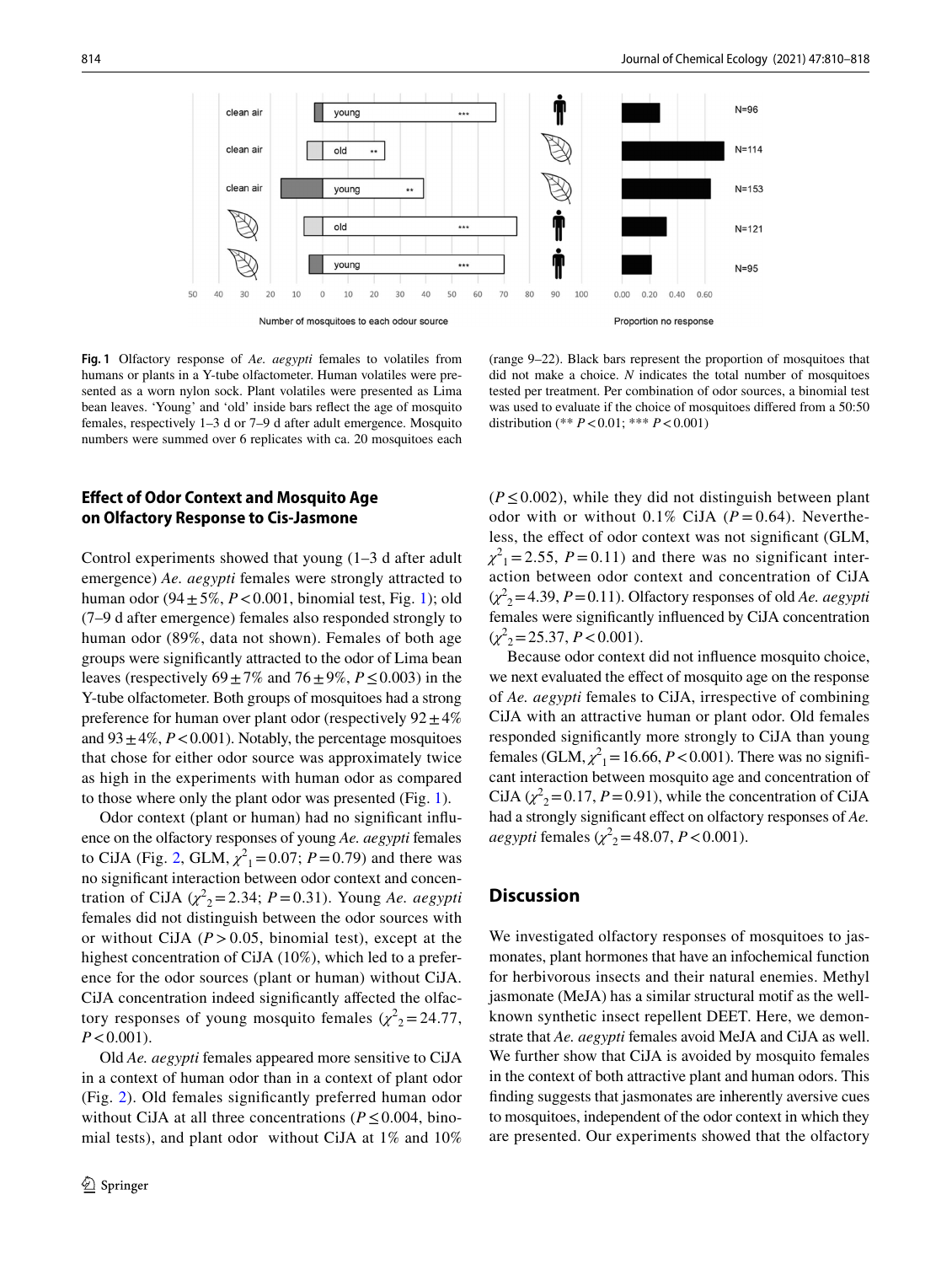<span id="page-5-0"></span>**Fig. 2** Olfactory response of *Ae. aegypti* females to plant or human odor in combination with *cis*-jasmone (CiJA) in a Y-tube olfactometer. Lima bean leaves or worn socks were presented in both arms of the olfactometer, with CiJA added on one side (at concentrations of 0.1, 1, or 10% in EtOH) and a control (EtOH only) on the other side. Young (1–3 d after emergence) and old (7–9 d after emergence) mosquito females were tested in separate experiments. Grey-shaded bars represent the number of mosquitoes that chose the odor source with CiJA and white bars represent the number of mosquitoes that chose the control odor source. Mosquito numbers were summed over 6 replicates with ca. 20 mosquitoes each (range 13–26). Black bars represent the proportion of mosquitoes that did not make a choice. *N* indicates the total number of mosquitoes tested per treatment. Per combination of odor sources, a binomial test was used to evaluate if the choice of mosquitoes difered from a 50:50 distribution (\*\* *P*<0.01; \*\*\* *P*<0.001; n.s. *P*>0.05)



response to CiJA was infuenced by mosquito age because older (7–9 d) *Ae. aegypti* females avoided CiJA at a lower concentration than younger females (1–3 d).

Both volatile jasmonates (MeJA and CiJA) reduced the number of times *Ae. aegypti* females landed on an attractive surface in our experiments. This was expected because jasmonates were known to repel ticks and mosquitoes (Garboui et al. [2007](#page-7-14); Zeng et al. [2018](#page-8-1)), and because MeJA was postulated to be the natural ligand of the olfactory receptor that is activated by DEET in the southern house mosquito *Cx. quinquefasciatus* (Xu et al. [2014](#page-8-0)). Interestingly, extending our experiments to a choice situation in a Y-tube olfactometer showed that CiJA appears to be detected by *Ae. aegypti* at much lower doses than those that afected mosquito behavior in the landing assay. In these choice experiments, a 20-fold lower amount was applied on flter paper as compared to the amount impregnated in the nylon material in the landing assay. Mosquito females preferred odor sources without additional CiJA or did not discriminate between the two options, depending on the concentration of CiJA and mosquito age.

Avoidance of sources of volatile jasmonates likely originates from a function in the mosquito – plant relationship. Mosquito feeding on plant fluids is ancient, and blood-feeding may have evolved from phytophagy (Lehane [2005;](#page-7-30) Peach and Gries [2020](#page-7-1)). Nectar is an important source of nutrition for extant blood-feeding mosquito taxa, particularly for males and for young females before they take their first bloodmeal (Barredo and DeGennaro [2020](#page-6-0); Foster [1995](#page-7-0); Foster and Takken [2004\)](#page-7-21). We expected young sugar-deprived females to be attracted to plant odor regardless of the presence of additional CiJA, while older females that had already sugar-fed would be more selective. Our fndings are in agreement with these expectations because mosquito age signifcantly infuenced their olfactory response to CiJA, irrespective of the odor context. Older *Ae. aegypti* females avoided CiJA at lower concentrations than young females, perhaps because they are more risk-aversive when they have not yet reproduced (see below). Few studies to date have investigated whether mosquito age infuences their responses to aversive or repellent compounds, but our results are in line with a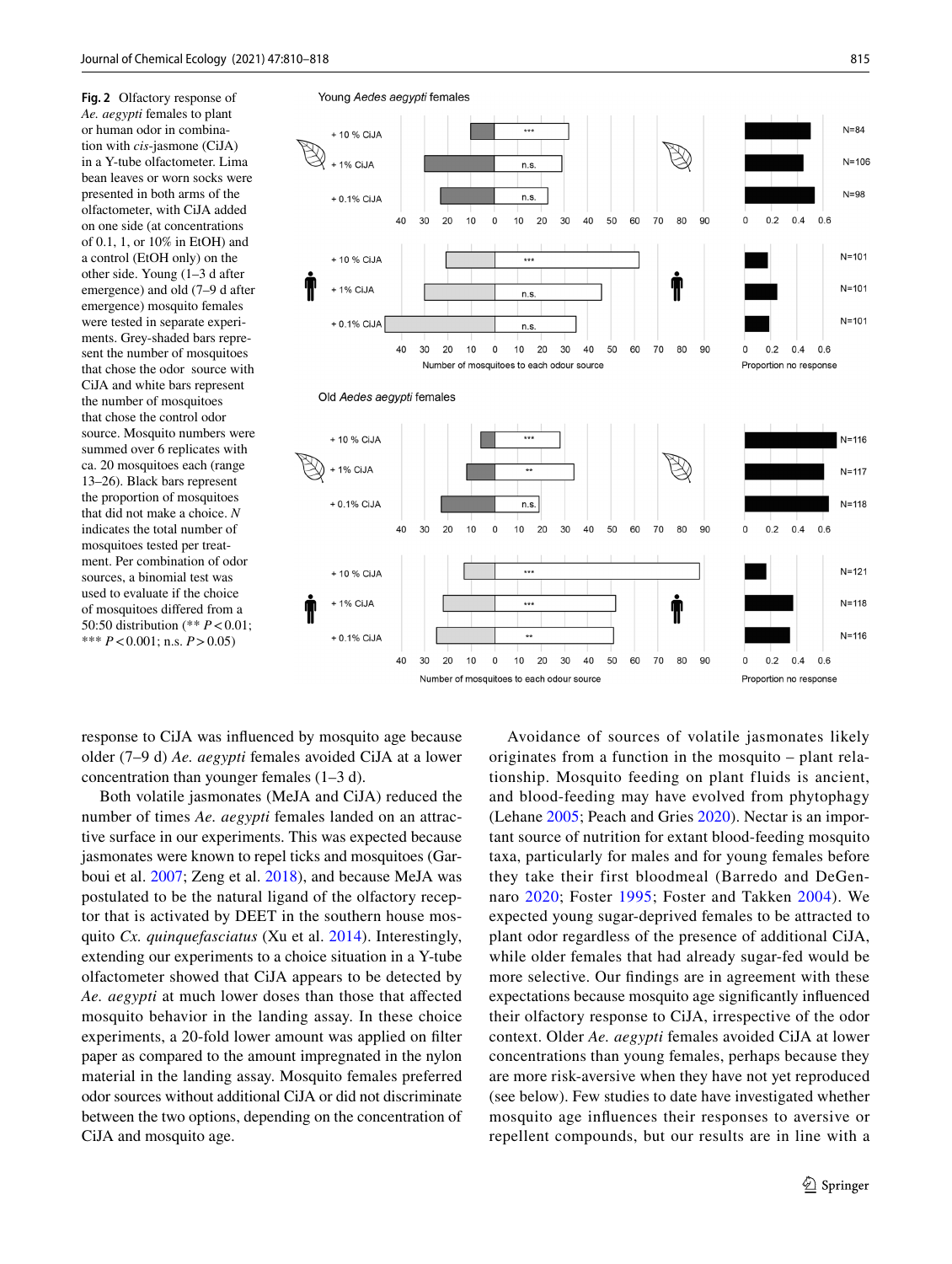recent report that showed that the efectiveness of DEET increased with mosquito age in females of *An. gambiae* and *Ae. albopictus* (Mulatier et al. [2018\)](#page-7-31). Alternatively, our fndings may be explained by an efect of mosquito age on their response to attractive odors, and on how selective these responses are. The olfactory response to host-derived cues is indeed regulated by mosquito age in *Ae. aegypti* and this process is mediated by changes in the expression of chemosensory-related genes in the antennae (Tallon et al. [2019\)](#page-7-22).

Elevated levels of jasmonates are associated with plants under herbivore attack because these compounds play a key role in plant defense against herbivores (Gfeller et al. [2010;](#page-7-15) Wasternack [2015](#page-7-16)). The jasmonic acid pathway mediates mechanisms such as increased emission of volatile organic compounds (Pickett et al. [2007;](#page-7-32) Turlings and Erb [2018\)](#page-7-18) and increased production of (extraforal) nectar, for example in Lima bean plants (e.g. Kost and Heil [2006](#page-7-27)). This activation of herbivore-induced direct and indirect defense mechanisms is associated with reduced attractiveness to herbivores and increased attractiveness to natural enemies of herbivores (e.g. Bruce et al. [2008](#page-6-5)). We found that *Ae. aegypti* females avoid the odor of Lima bean plants with additional CiJA or did not distinguish between the two odor sources. This fnding suggests that an elevated level of CiJA signals a less proftable environment to *Ae. aegypti* females. A plausible explanation for this result is that plants with elevated levels of jasmonates are associated with the increased attraction of herbivore natural enemies that may also prey on mosquitoes, thereby acting as a signal of 'enemy-dense space'. Documented mosquito predators on plants are crab spiders (Peach and Gries [2016\)](#page-7-33) and a salticid spider that uses terpenoid plant odors in its foraging behavior (Carvell et al. [2017\)](#page-6-6).

To summarize, our Y-tube olfactometer experiments demonstrate that avoidance of the volatile plant hormone CiJA by *Ae. aegypti* is mediated by olfaction. Our fndings strengthen the idea that avoidance of jasmonates by mosquitoes results from their interactions with plants, possibly because jasmonates signal a higher risk of predation. Experiments on predation risks of mosquitoes during nectarfeeding are clearly necessary to address this topic further. Ultimately, a better understanding of mosquito responses to jasmonates may contribute to understanding the evolutionary signifcance of avoidance of herbivore-induced volatile plant compounds by mosquitoes in the context of mosquito—plant interactions.

**Acknowledgements** We appreciate the help of Marijn Verweij with setting up the Y-tube olfactometer and with rearing of the mosquitoes.

**Authors' contributions** All authors contributed to the study conception and design. Experiments were performed by Aron Kuiper and Joeri Groot. Data analysis was performed by Jetske de Boer. The manuscript

was written by Jetske de Boer alongside Joop van Loon. All authors read and approved the fnal manuscript.

**Data Availability** Data will be archived in a digital repository upon acceptance.

**Code Availability** Not applicable.

#### **Declarations**

**Ethics Approval** Not applicable.

**Consent to Participate** Not applicable.

**Consent to Publish** Not applicable.

**Conflicts of Interest** The authors have no conficts of interest to declare that are relevant to the content of this article.

**Open Access** This article is licensed under a Creative Commons Attribution 4.0 International License, which permits use, sharing, adaptation, distribution and reproduction in any medium or format, as long as you give appropriate credit to the original author(s) and the source, provide a link to the Creative Commons licence, and indicate if changes were made. The images or other third party material in this article are included in the article's Creative Commons licence, unless indicated otherwise in a credit line to the material. If material is not included in the article's Creative Commons licence and your intended use is not permitted by statutory regulation or exceeds the permitted use, you will need to obtain permission directly from the copyright holder. To view a copy of this licence, visit<http://creativecommons.org/licenses/by/4.0/>.

## **References**

- <span id="page-6-0"></span>Barredo E, DeGennaro M (2020) Not just from blood: Mosquito nutrient acquisition from nectar sources. Trends Parasitol 36:473–484. <https://doi.org/10.1016/j.pt.2020.02.003>
- <span id="page-6-3"></span>Birkett MA, Campbell CAM, Chamberlain K, Guerrieri E, Hick AJ, Martin JL et al (2000) New roles for cis-jasmone as an insect semiochemical and in plant defense. Proc Natl Acad Sci USA 97:9329–9334.<https://doi.org/10.1073/pnas.160241697>
- <span id="page-6-5"></span>Bruce TJA, Matthes MC, Chamberlain K, Woodcock CM, Mohib A, Webster B et al (2008) *cis*-Jasmone induces Arabidopsis genes that afect the chemical ecology of multitrophic interactions with aphids and their parasitoids. Proc Natl Acad Sci USA 105:4553– 4558. <https://doi.org/10.1073/pnas.0710305105>
- <span id="page-6-6"></span>Carvell GE, Jackson RR, Cross FR (2017) Ontogenetic shift in plantrelated cognitive specialization by a mosquito-eating predator. Behav Processes 138:105–122. [https://doi.org/10.1016/j.beproc.](https://doi.org/10.1016/j.beproc.2017.02.022) [2017.02.022](https://doi.org/10.1016/j.beproc.2017.02.022)
- <span id="page-6-2"></span>Chellappandian M, Vasantha-Srinivasan P, Senthil-Nathan S, Karthi S, Thanigaivel A, Ponsankar A et al (2018) Botanical essential oils and uses as mosquitocides and repellents against dengue. Environ Int 113:214–230.<https://doi.org/10.1016/j.envint.2017.12.038>
- <span id="page-6-1"></span>Dormont L, Mulatier M, Carrasco D, Cohuet A (2021) Mosquito attractants. J Chem Ecol. [https://doi.org/10.1007/](https://doi.org/10.1007/s10886-021-01261-2) [s10886-021-01261-2](https://doi.org/10.1007/s10886-021-01261-2)
- <span id="page-6-4"></span>Egger B, Spangl B, Koschier EH (2016) Continuous exposure to the deterrents *cis*-jasmone and methyl jasmonate does not alter the behavioural responses of *Frankliniella occidentalis*. Entomol Exp Appl 158:78–86.<https://doi.org/10.1111/eea.12381>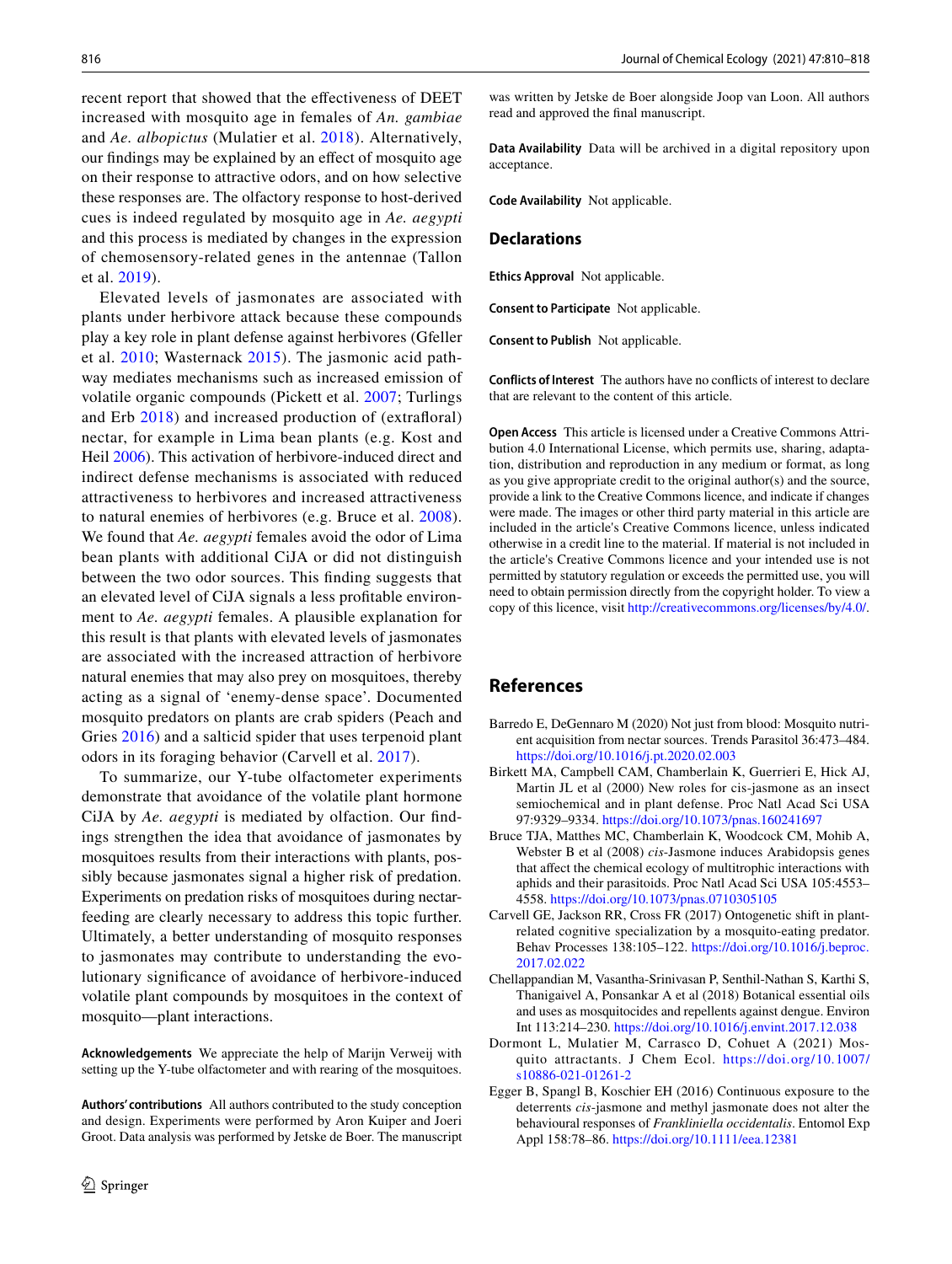- <span id="page-7-0"></span>Foster WA (1995) Mosquito sugar feeding and reproductive energetics. Annu Rev Entomol 40:443–474
- <span id="page-7-11"></span>Foster WA (2008) Phytochemicals as population sampling lures. J Am Mosq Control Assoc 24:138–146. [https://doi.org/10.2987/8756-](https://doi.org/10.2987/8756-971x(2008)24[138:papsl]2.0.co;2) [971x\(2008\)24\[138:papsl\]2.0.co;2](https://doi.org/10.2987/8756-971x(2008)24[138:papsl]2.0.co;2)
- <span id="page-7-21"></span>Foster WA, Takken W (2004) Nectar-related versus human-related volatiles: behavioural response and choice by female and male *Anopheles gambiae* (Diptera: Culicidae) between emergence and frst feeding. Bull Entomol Res 94:145–157
- <span id="page-7-14"></span>Garboui SS, Jaenson TGT, Borg-Karlson AK, Palsson K (2007) Repellency of methyl jasmonate to *Ixodes ricinus* nymphs (Acari : Ixodidae). Exp Appl Acarol 42:209–215. [https://doi.org/10.1007/](https://doi.org/10.1007/s10493-007-9066-1) [s10493-007-9066-1](https://doi.org/10.1007/s10493-007-9066-1)
- <span id="page-7-25"></span>Geier M, Boeckh J (1999) A new Y-tube olfactometer for mosquitoes to measure the attractiveness of host odours. Entomol Exp Appl 92:9–19
- <span id="page-7-15"></span>Gfeller A, Dubugnon L, Liechti R, Farmer EE (2010) Jasmonate biochemical pathway. Sci Signalling 3: cm3. [https://doi.org/10.1126/](https://doi.org/10.1126/scisignal.3109cm3) [scisignal.3109cm3](https://doi.org/10.1126/scisignal.3109cm3)
- <span id="page-7-13"></span>Grison C, Carrasco D, Pelissier F, Moderc A (2020) Refexion on biosourced mosquito repellents: Nature, activity, and preparation. Front Ecol Evol 8:8. <https://doi.org/10.3389/fevo.2020.00008>
- <span id="page-7-19"></span>Ibrahim MA, Nissinen A, Holopainen JK (2005) Response of *Plutella xylostella* and its parasitoid *Cotesia plutellae* to volatile compounds. J Chem Ecol 31:1969–1984. [https://doi.org/10.1007/](https://doi.org/10.1007/s10886-005-6071-x) [s10886-005-6071-x](https://doi.org/10.1007/s10886-005-6071-x)
- <span id="page-7-26"></span>Koch T, Krumm T, Jung V, Engelberth J, Boland W (1999) Diferential induction of plant volatile biosynthesis in the Lima bean by early and late intermediates of the octadecanoid-signaling pathway. Plant Physiol 121:153–162.<https://doi.org/10.1104/pp.121.1.153>
- <span id="page-7-27"></span>Kost C, Heil M (2006) Herbivore-induced plant volatiles induce an indirect defence in neighbouring plants. J Ecol 94:619–628. <https://doi.org/10.1111/j.1365-2745.2006.01120.x>
- <span id="page-7-8"></span>Lahondère C, Vinauger C, Okubo RP, Wolff GH, Chan JK, Akbari OS et al (2020) The olfactory basis of orchid pollination by mosquitoes. Proc Natl Acad Sci USA 117:708–716. [https://doi.org/10.](https://doi.org/10.1073/pnas.1910589117) [1073/pnas.1910589117](https://doi.org/10.1073/pnas.1910589117)
- <span id="page-7-30"></span>Lehane MJ (2005) The biology of blood-sucking in insects. 2nd. Cambridge University Press, Cambridge
- <span id="page-7-6"></span>Manda H, Gouagna LC, Foster WA, Jackson RR, Beier JC, Githure JI, et al (2007a) Efect of discriminative plant-sugar feeding on the survival and fecundity of *Anopheles gambiae*. Malar J 6. [https://](https://doi.org/10.1186/1475-2875-6-113) [doi.org/10.1186/1475-2875-6-113](https://doi.org/10.1186/1475-2875-6-113)
- <span id="page-7-7"></span>Manda H, Gouagna LC, Nyandat E, Kabir EW, Jackson RR, Foster WA et al (2007b) Discriminative feeding behaviour of *Anopheles gambiae* s.s. on endemic plants in western Kenya. Med Vet Entomol 21:103–111.<https://doi.org/10.1111/j.1365-2915.2007.00672.x>
- <span id="page-7-23"></span>Menger DJ, Van Loon JJA, Takken W (2014) Assessing the efficacy of candidate mosquito repellents against the background of an attractive source that mimics a human host. Med Vet Entomol 28:407–413.<https://doi.org/10.1111/mve.12061>
- <span id="page-7-31"></span>Mulatier M, Porciani A, Nadalin L, Alou LPA, Chandre F, Pennetier  $C$  et al (2018) DEET efficacy increases with age in the vector mosquitoes *Anopheles gambiae* s.s. and *Aedes albopictus* (Diptera: Culicidae). J Med Entomol 55:1542–1548. [https://doi.org/](https://doi.org/10.1093/jme/tjy134) [10.1093/jme/tjy134](https://doi.org/10.1093/jme/tjy134)
- <span id="page-7-9"></span>Nikbakhtzadeh MR, Terbot JW, Otienoburu PE, Foster WA (2014) Olfactory basis of foral preference of the malaria vector *Anopheles gambiae* (Diptera: Culicidae) among common African plants. J Vector Ecol 39:372–383.<https://doi.org/10.1111/jvec.12113>
- <span id="page-7-3"></span>Nyasembe VO, Tchouassi DP, Pirk CWW, Sole CL, Torto B (2018) Host plant forensics and olfactory-based detection in Afro-tropical mosquito disease vectors. PLoS Negl Trop Dis 12:e0006185. <https://doi.org/10.1371/journal.pntd.0006185>
- <span id="page-7-12"></span>Nyasembe VO, Torto B (2014) Volatile phytochemicals as mosquito semiochemicals. Phytochem Lett 8:196–201. [https://doi.org/10.](https://doi.org/10.1016/j.phytol.2013.10.003) [1016/j.phytol.2013.10.003](https://doi.org/10.1016/j.phytol.2013.10.003)
- <span id="page-7-4"></span>Olson MF, Garcia-Luna S, Juarez JG, Martin E, Harrington LC, Eubanks MD et al (2020) Sugar feeding patterns for *Aedes aegypti* and *Culex quinquefasciatus* (Diptera: Culicidae) mosquitoes in South Texas. J Med Ent 57:1111–1119. [https://doi.org/10.1093/](https://doi.org/10.1093/jme/tjaa005) [jme/tjaa005](https://doi.org/10.1093/jme/tjaa005)
- <span id="page-7-33"></span>Peach DAH, Gries G (2016) Nectar thieves or invited pollinators? A case study of tansy fowers and common house mosquitoes. Arthropod-Plant Interact 10:497–506. [https://doi.org/10.1007/](https://doi.org/10.1007/s11829-016-9445-9) [s11829-016-9445-9](https://doi.org/10.1007/s11829-016-9445-9)
- <span id="page-7-1"></span>Peach DAH, Gries G (2020) Mosquito phytophagy - sources exploited, ecological function, and evolutionary transition to haematophagy. Entomol Exp Appl.<https://doi.org/10.1111/eea.12852>
- <span id="page-7-32"></span>Pickett JA, Birkett MA, Bruce TJA, Chamberlain K, Gordon-Weeks R, Matthes MC et al (2007) Developments in aspects of ecological phytochemistry: The role of *cis*-jasmone in inducible defence systems in plants. Phytochemistry 68:2937–2945. [https://doi.org/](https://doi.org/10.1016/j.phytochem.2007.09.025) [10.1016/j.phytochem.2007.09.025](https://doi.org/10.1016/j.phytochem.2007.09.025)
- <span id="page-7-29"></span>R Core Team (2018) R: A language and environment for statistical computing. R Foundation for Statistical Computing, Vienna
- <span id="page-7-5"></span>Sissoko F, Junnila A, Traore MM, Traore SF, Doumbia S, Dembele SM et al (2019) Frequent sugar feeding behavior by *Aedes aegypti* in Bamako, Mali makes them ideal candidates for control with attractive toxic sugar baits (ATSB). PLoS ONE 14:e0214170. <https://doi.org/10.1371/journal.pone.0214170>
- <span id="page-7-17"></span>Sobhy IS, Caulfeld JC, Pickett JA, Birkett MA (2020) Sensing the danger signals: *cis*-Jasmone reduces aphid performance on potato and modulates the magnitude of released volatiles. Front Ecol Evol 7:499.<https://doi.org/10.3389/fevo.2019.00499>
- <span id="page-7-20"></span>Sun Y-L, Dong J-F, Huang L-Q, Wang C-Z (2020) The cotton bollworm endoparasitoid *Campoletis chlorideae* is attracted by *cis*-jasmone or *cis*-3-hexenyl acetate but not by their mixtures. Arthropod-Plant Interact 14:169–179. [https://doi.org/10.1007/](https://doi.org/10.1007/s11829-019-09738-4) [s11829-019-09738-4](https://doi.org/10.1007/s11829-019-09738-4)
- <span id="page-7-22"></span>Tallon AK, Hill SR, Ignell R (2019) Sex and age modulate antennal chemosensory-related genes linked to the onset of host seeking in the yellow-fever mosquito, *Aedes aegypti*. Sci Rep 9. [https://doi.](https://doi.org/10.1038/s41598-018-36550-6) [org/10.1038/s41598-018-36550-6](https://doi.org/10.1038/s41598-018-36550-6)
- <span id="page-7-18"></span>Turlings TCJ, Erb M (2018) Tritrophic interactions mediated by herbivore-induced plant volatiles: Mechanisms, ecological relevance, and application potential. Annu Rev Entomol 63:433–452. [https://](https://doi.org/10.1146/annurev-ento-020117-043507) [doi.org/10.1146/annurev-ento-020117-043507](https://doi.org/10.1146/annurev-ento-020117-043507)
- <span id="page-7-24"></span>Visser TM, de Cock MP, Hiwat H, Wongsokarijo M, Verhulst NO, Koenraadt CJM (2020) Optimisation and field validation of odour-baited traps for surveillance of *Aedes aegypti* adults in Paramaribo. Suriname Parasites & Vectors 13:121. [https://doi.](https://doi.org/10.1186/s13071-020-4001-y) [org/10.1186/s13071-020-4001-y](https://doi.org/10.1186/s13071-020-4001-y)
- <span id="page-7-10"></span>von Oppen S, Masuh H, Licastro S, Zerba E, Gonzalez-Audino P (2015) A foral-derived attractant for *Aedes aegypti* mosquitoes. Entomol Exp Appl 155:184–192. [https://doi.org/10.1111/eea.](https://doi.org/10.1111/eea.12297) [12297](https://doi.org/10.1111/eea.12297)
- <span id="page-7-2"></span>Vrzal EM, Allan SA, Hahn DA (2010) Amino acids in nectar enhance longevity of female *Culex quinquefasciatus* mosquitoes. J Insect Physiol 56:1659–1664. [https://doi.org/10.1016/j.jinsphys.2010.](https://doi.org/10.1016/j.jinsphys.2010.06.011) [06.011](https://doi.org/10.1016/j.jinsphys.2010.06.011)
- <span id="page-7-28"></span>Wanjiku C, Tchouassi DP, Sole CL, Pirk C, Torto B (2021) Plant sugar feeding patterns of wild-caught *Aedes aegypti* from dengue endemic and non-endemic areas of Kenya. Med Vet Entomol. <https://doi.org/10.1111/mve.12514>
- <span id="page-7-16"></span>Wasternack C (2015) How jasmonates earned their laurels: Past and present. J Plant Growth Regul 34:761–794. [https://doi.org/10.](https://doi.org/10.1007/s00344-015-9526-5) [1007/s00344-015-9526-5](https://doi.org/10.1007/s00344-015-9526-5)